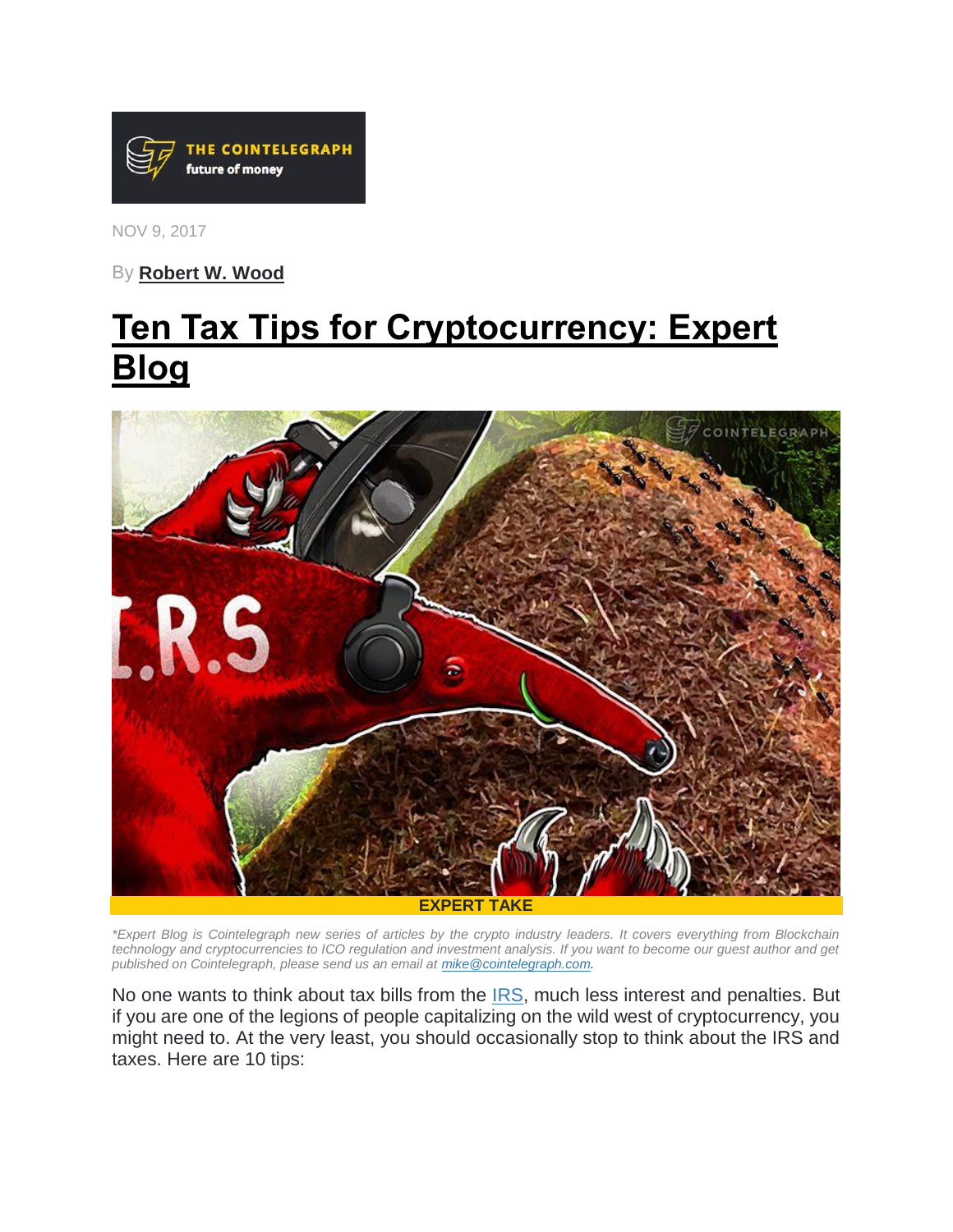## **1. Remember, it's property.**

You might not agree with the IRS, but the tax man says cryptocurrency is property. The IRS made this clear in [Notice 2014-21.](http://www.irs.gov/pub/irs-drop/n-14-21.pdf) Cryptocurrency isn't foreign currency, and it isn't domestic currency, regardless of how you use it. That means every time you transfer it, you might trigger gain or loss. That means taxes.

## **2. Barter is old-fashioned, but the IRS gets a piece.**

These are old rules, and cryptocurrency hasn't changed them. Property trades are taxed to both sides, even if one party just wants credit for later. Swapping one product or service for another is taxable, as the IRS explains at its Bartering [Tax Center.](http://www.irs.gov/Businesses/Small-Businesses-&-Self-Employed/Bartering-Tax-Center) Earning trade or barter dollars through a barter exchange is also taxable income, just as if your product or service was sold for cash. Plumbing for dental work? The IRS taxes it. You name the swap, it's income to both sides. Both must report the fair market value of goods or services received on their tax returns.

## **3. Careful with 1031 exchanges.**

Most swaps of property are taxable to both sides, just like sales for money. There are exceptions for something called 1031 exchanges, but they may not apply to swaps of cryptocurrency. Besides, there are detailed rules to consider to comply with 1031. So, get some advice before you assume that any swaps might be tax free.

### **4. Not everything is long-term capital gain.**

IRS [Notice 2014-21](http://www.irs.gov/pub/irs-drop/n-14-21.pdf) says Bitcoin and other digital currency is property, but that doesn't mean everyone holds cryptocurrency as a capital asset. If you are paid for services with it, that is ordinary income, and might even be wages. If you are a miner, you are earning ordinary income, perhaps even self-employment income. If you hold cryptocurrency and later sell it, whether you have capital gain or loss depends on whether it is a capital asset in your hands. For long-term treatment, you want to hold for more than a year. Keep good records too.

#### **5. It might be less anonymous than you think.**

The IRS is hunting digital currency users, using [John Doe summonses to obtain data.](http://www.forbes.com/sites/robertwood/2016/12/02/bitcoin-users-brace-for-irs-audits-from-coinbase-summons/#165e28081091) The IRS is also hunting [Bitcoin user identities with software.](https://www.forbes.com/sites/robertwood/2017/08/24/irs-hunts-bitcoin-user-identities-with-software-in-tax-enforcement-push/#6649ef8b9cd0) The IRS has a Chainalysis software [contract](https://www.documentcloud.org/documents/3935924-IRS-Chainalysis-Contract.html) to identify owners of digital wallets. Taxpayers with unreported income could face taxes, penalties, or even worse. Remember, the IRS also used a John Doe Summons to get names of Swiss bank account holders from UBS, and ended up [collecting over \\$10 billion.](https://www.forbes.com/sites/robertwood/2016/10/24/irs-offshore-account-collections-top-10-billion-fatca-hunt-continues/#28e91663250f) The IRS may have cut its request for customer records from Coinbase to accounts with transactions [over \\$20,000,](http://fortune.com/2017/07/10/bitcoin-irs-coinbase/) but the IRS is clearly doing more data mining for digital currency users.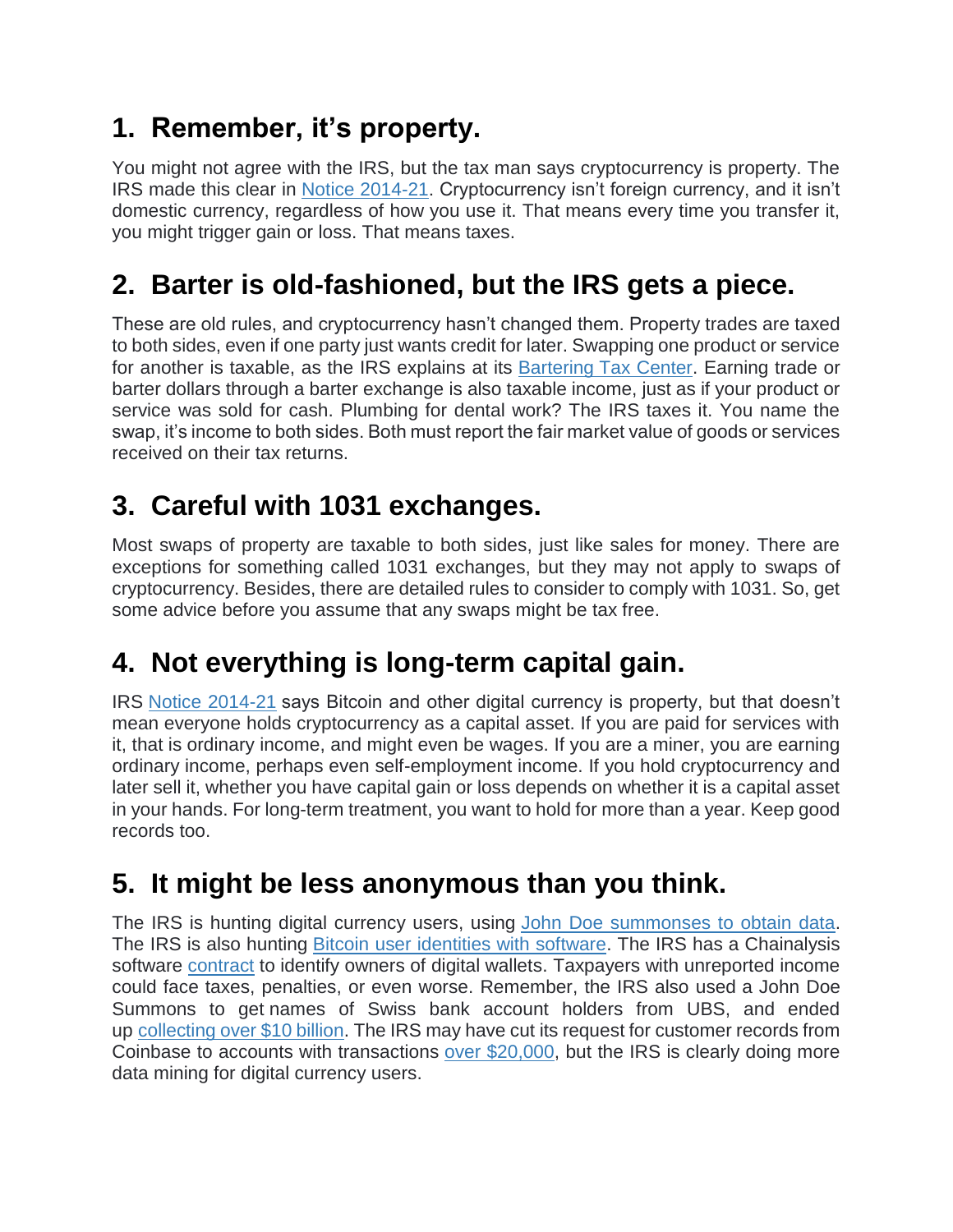### **6. Careful when you pay for services.**

Consider if you are paying an employee or independent contractor. Wages paid to employees using virtual currency are taxable, and must be reported on a [Form W-2.](http://www.irs.gov/pub/irs-pdf/fw2.pdf) Plus, they are subject to withholding and payroll taxes. If you pay someone in property, how do you withhold taxes? You could pay some cash and some Bitcoin, and withhold plenty on the cash. Payments to independent contractors are taxable, and payers must issue [Form](http://www.irs.gov/pub/irs-pdf/f1099msc.pdf)  [1099.](http://www.irs.gov/pub/irs-pdf/f1099msc.pdf) When you pay an independent contractor and issue Form 1099, you can't enter "1,000 Bitcoin" on the Form 1099. You must value it in dollars as of the time of payment.

#### **7. Even small deals can trigger taxes.**

If you use Bitcoin to buy a meal, that's a taxable transaction to both sides. Currently, there's no deal too small to attract the IRS. But that could change. A [bipartisan bill,](https://coincenter.org/pdf/CTFA.pdf) "The CryptoCurrency Tax Fairness Act," was introduced in the House by [Rep. Jared Polis \(D-](https://polis.house.gov/news/documentsingle.aspx?DocumentID=398438)[Co\) and Rep. David Schweikert \(R-Az\).](https://polis.house.gov/news/documentsingle.aspx?DocumentID=398438) It calls for tax exemption for all transactions under \$600. But it hasn't passed. Stay tuned.

### **8. Don't report like it's 2015.**

The IRS claims that only [802 people](https://cointelegraph.com/news/only-802-people-paid-taxes-on-bitcoin-profits-irs-says) declared a capital gain or loss related to Bitcoin in 2015! This suggests that the vast bulk of Bitcoin transaction were not reported, at least in 2015. But in 2017, there is more awareness, and more fear. The current value of the cryptocurrency economy exceeds \$200 billion. With millions of transactions and the meteoric rise of Bitcoin from under \$100 to over \$7,000 in just a few years, the IRS is gearing up.

### **9. Remember FinCEN too.**

FinCEN, the Financial Crimes Enforcement Network, is part of the Treasury Department. The [FinCEN rules](http://www.fincen.gov/news_room/rp/rulings/pdf/FIN-2014-R001.pdf) say Bitcoin exchanges and Bitcoin miners should register as Money Services Businesses, and comply with anti-money laundering regulations. Given the pressures now facing financial institutions to hand over account holders, and to withhold and remit taxes, we should expect more from FinCEN and the IRS. Remember, U.S. taxpayers must report [worldwide income](http://www.irs.gov/businesses/article/0,,id=180946,00.html) on their tax returns.

### **10. Loans Might be Tricky.**

Borrowers and lenders think of loans as non-taxable. There can be [tax issues when loans](https://www.forbes.com/sites/robertwood/2013/12/03/sure-loans-arent-income-convincing-irs-it-was-a-loan-priceless/#5d13ad586686)  [are forgiven.](https://www.forbes.com/sites/robertwood/2013/12/03/sure-loans-arent-income-convincing-irs-it-was-a-loan-priceless/#5d13ad586686) Also, there may be interest income to lenders, and interest deductions to borrowers. Mostly, though, loans seem neutral from a tax viewpoint. You might think that loans in Bitcoin or other digital currency should be the same, but that's not clear.

When you receive a loan in cash, everyone understands that you will pay the lender back with other money. But the same is not necessarily true with a loan of property. In general, if you want to avoid taxes, a loan of property should require the return of the same